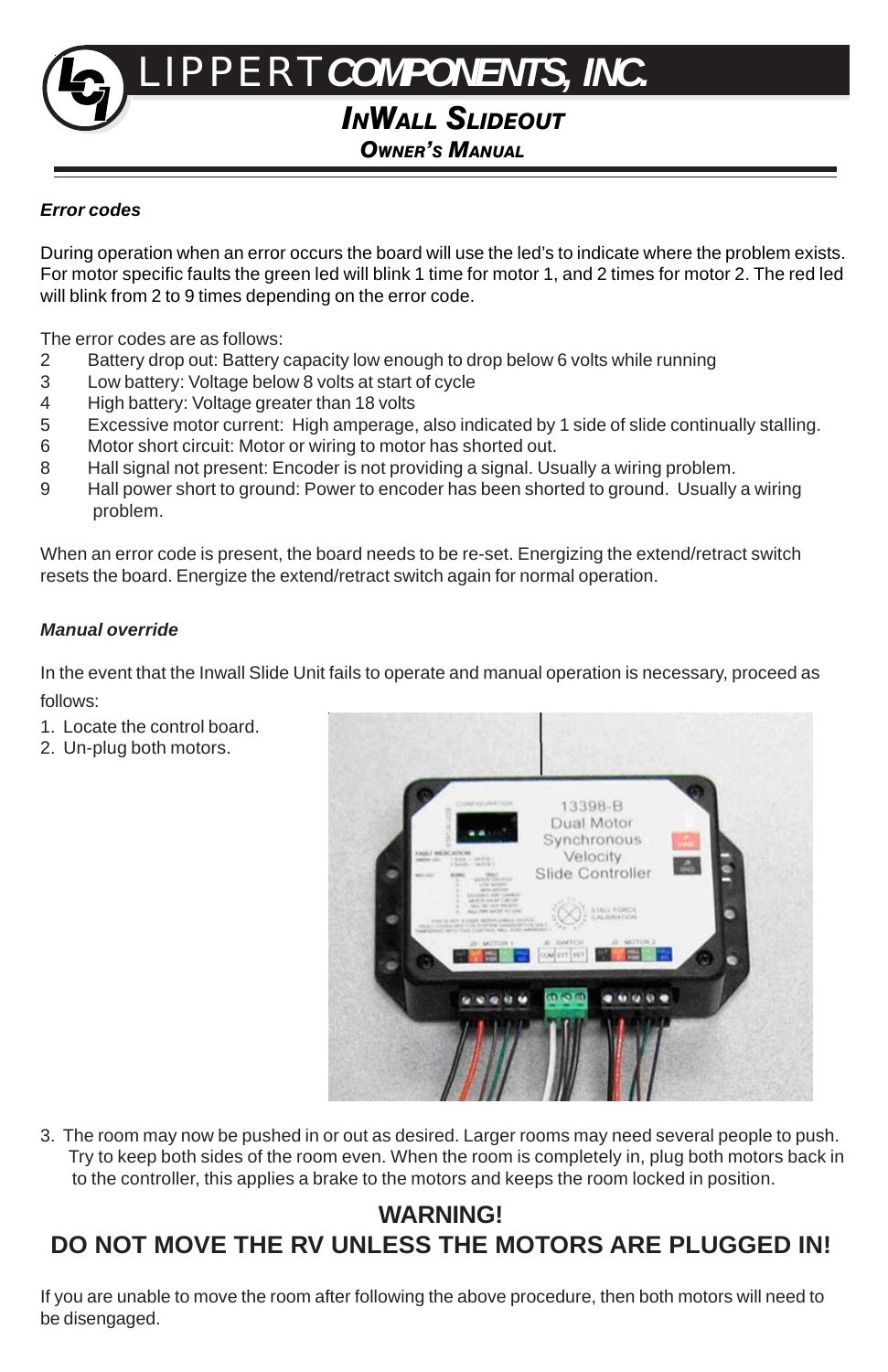# *Trouble shooting flow chart*

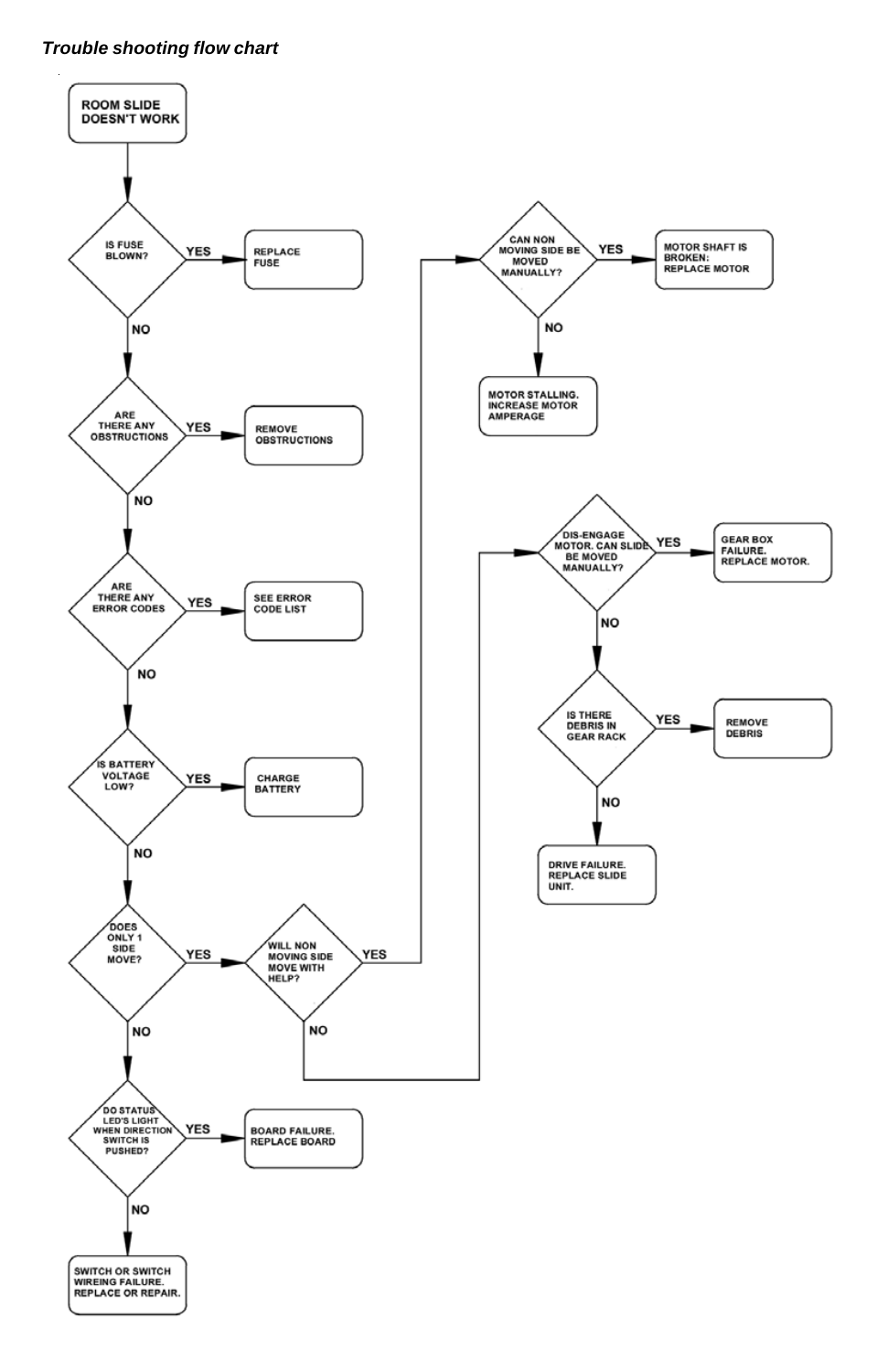# **Checking Fuses**

The Schwintek Inwall Slide requires a minimum of 30 amp fuse. Check the 12 volt fuse box for blown fuses, and replace any if necessary. Consult the rv manufacturers documentation for the location of the 12 volt fuse box, and the location of the Room Slide Controller's fuse. If the fuse blows immediately upon replacement, there is a problem with the wiring to the Inwall Slide control box. Have qualified service personnel check and repair.

#### **Obstructions**

Check outside the rv for possible obstructions: tree, post, car, etc… Check inside the rv for any obstructions: luggage, furniture, open cabinets, etc… Also check for smaller objects that may be wedged under the floor or in the sides of unit. Remove obstructions before proceeding.

# **Error Codes**

Consult rv manufacturer's documentation for the location of the Inwall Slide Controller. See page 1 for a description of the error codes, and possible problems.

#### **Low Voltage**

The Schwintek Inwall Slide Controller is capable of operating the room with as little as 8 volts. But at these lower voltages the amperage requirement is greater. Check voltage at the controller. If voltage is lower than 11 volts, it is recommended that the battery be placed on a charger until it is fully charged. It may be possible to 'jump' the rv's battery temporarily to extend or retract the room. Consult the rv manufacturer's owners manual on the procedure for 'jumping' or charging the battery.

# **\*\*\*\*\*\*\*\*\*\*Never 'jump' or charge the battery from the power connections on the Inwall Controller. Always do this at the battery.\*\*\*\*\*\*\*\*\*\*\*\*\*\*\*\*\***

#### **Only 1 side moving**

The Schwintek Inwall Room Slide has a separate motor to operate each side of the room. Does only 1 side of the room move a short distance (2 to 4 inches) and stop.

#### **Will non moving side move with help**?

If only 1 side of the room is moving, then with someone's assistance press the switch to extend or retract the room while pushing the non moving side in the appropriate direction. On larger rooms it may be necessary to have 2 or more people pushing the room.

#### **Non moving side moved manually**

Try to push the non moving side in and out. If a motor shaft has broken then it will be possible to move that side of the room several inches by hand. Larger rooms may require several people to push.

#### **Debris in the rack**

Check all 4 gear racks on the side of the room for debris.

#### **Do status led's light**

Consult the rv manufacturers documentation for the location of the Room Slide Controller. When the room slide direction switch is actuated, do the status led's light up. Check this in both the extend and retract modes.